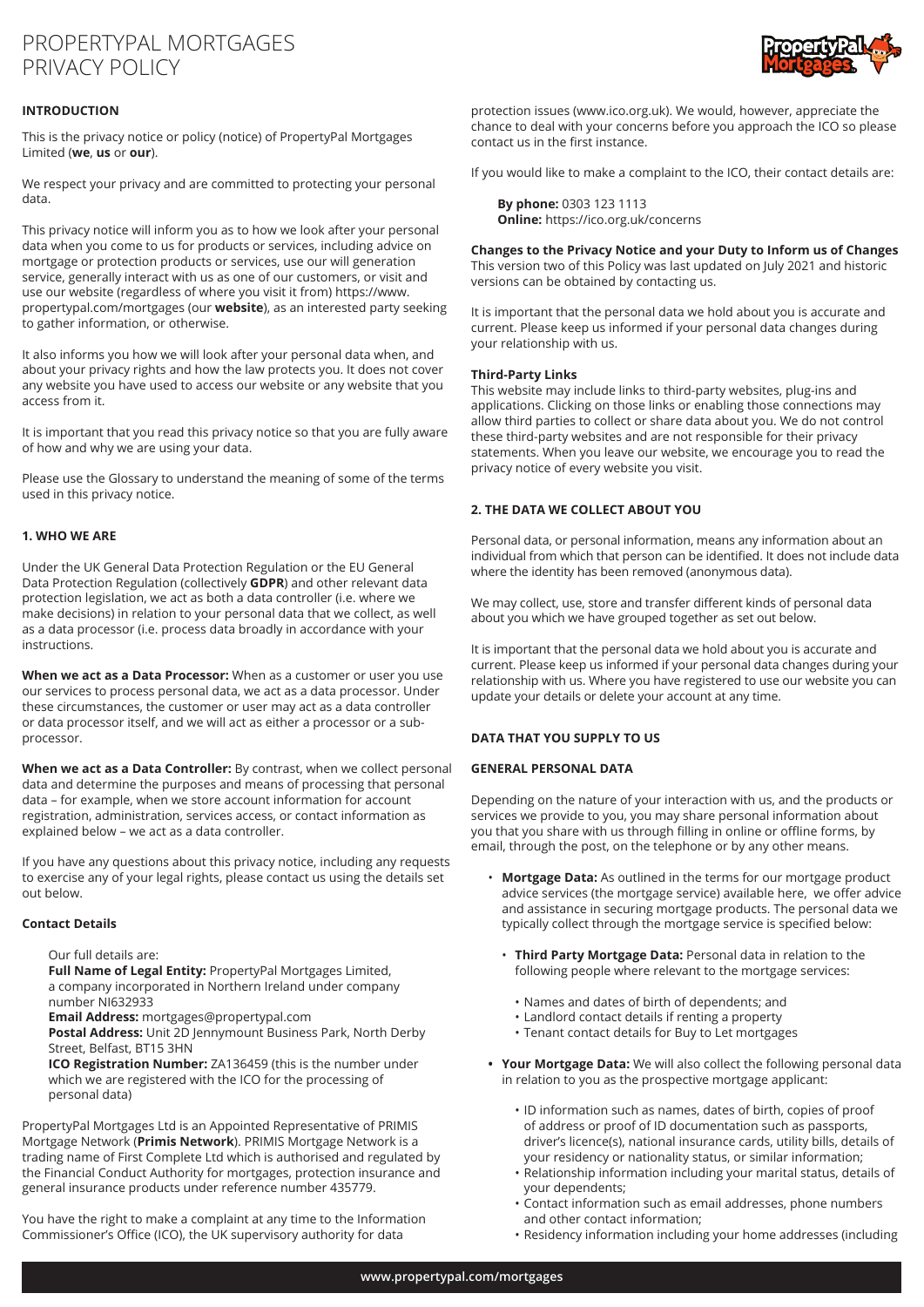your previous addresses and time spent there);

- Employment or business information such as details of your occupation, salary, bonuses, sick pay entitlement, your employment status, copies of payslips, employment basis, employer name and contact details, details of your accounts, revenue generated;
- Financial data such as bank statements, mortgage statements, other loan statements, savings or investment statements, details of your property value or other income or deposit verification information;
- Details of your credit report including any court judgments or bankruptcy information; and
- Any other information which you provide when using the mortgage services.

 Where you are availing of the mortgage services on behalf of yourself and anyone else you may provide us with this information in relation to the other person.

 This personal data shall be known as the **Mortgage Data** in this policy.

- **Protection Data:** As outlined in disclosure document we provided above with respect to our mortgage services we also offer advice and assistance in securing protection products (i.e. life, critical illness or property insurance cover). We call provision of this advice the **protection services**. The personal data we typically collect through the protection service is specified below (we may also collect other forms of data that are not subject to this notice):
- **Third Party Protection Data:** Personal data in relation to the following people where relevant to the protection services:
	- Health information such as your height, weight, alcohol consumption, whether or not you are a smoker, your exercise habits, details of your GP Practice; a list of your medical conditions, any life or illness cover you have in place;
	- Medical history information in relation to immediate family members; and
	- Names and dates of birth of dependents.
- **Your Protection Data:** We will also collect the following personal data in relation to you as the prospective applicant for a protection product:
	- ID information such as names, dates of birth, copies of proof of address or proof of ID documentation such as passports, driver's licence(s), national insurance cards, utility bills, details of your residency or nationality status, or similar information;
	- Relationship information including your marital status, details of your dependents;
	- Health information such as your height, weight, alcohol c consumption, whether or not you are a smoker, your exercise habits, details of your GP Practice; a list of your medical conditions, any life or illness cover you have in place;
	- Contact information such as email addresses, phone numbers and other contact information;
	- Residency information including your home addresses (including your previous addresses and time spent there), as well as details of your property (in the context of home insurance policies);
	- Employment or business information such as details of your occupation, salary, bonuses, sick pay entitlement, your employment status, copies of payslips, employment basis, employer name and contact details, details of your accounts, revenue generated; and
	- Any other information which you provide when using the protection services.

 This personal data shall be known as the **Protection Data** in this policy.

 • **Other Data:** If you visit our website, you may also provide information about yourself, including your full name, home address, business address, personal and/or business email address and telephone and/or mobile phone number and other contact details, or comments provided through our contact form.

You may also enter financial details into the calculators or forms included on our website, including where you contact us to enquire about a mortgage product, or use one of our automatic tools, including your salary details, mortgage details, such as the value or deposit, term remaining, loan to value, proposed mortgage term, current lender, nature of mortgage (first time buyer etc.) or details of other offers.

 If you are logged into the website at the time, you may be personally identifiable from that data.

- **Prospective Employment Data:** If you apply for a role with our organisation, other personal data shared is likely to include your employment history, proof of identity, qualification checks, health information, or whatever other information you volunteer to us.
- **Marketing Data:** You may also communicate your preferences in receiving marketing from us and our third parties and your communication preferences (including details you provide when you opt-in to receive marketing communications from us).

 If you provide verbal personal information that you give us consent to use you will have such consent confirmed back to you in writing.

 Where you are sharing personal data that does not directly relate to you (e.g. your representatives that legally act on your behalf), you must ensure you have the consent to do so and have shared this notice with that person/those people.

# **PERSONAL DATA THAT WE COLLECT**

- **Telephone Recordings:** Telephone conversations may be recorded to improve training and to ensure a high level of consistent customer service.
- **CCTV Footage** We may use CCTV cameras on our premises and may record footage of you where you attend our premises in person, and use such footage as required in our legitimate interests, including to ensure the safety and well-being of our staff.
- **Technical Data** We may use the following technical services to gather technical data in the ways specified in our cookies policy, which we discuss below and which is available here: https://www. propertypal.com/cookie-policy. You are not personally identifiable from any of the above data.

#### **INFORMATION WE RECEIVE FROM THIRD-PARTIES**

- **Business Partners** where we have formal relationships with business partners who may introduce new customers or sales opportunities to us, personal data would include personal contact details, information on the areas of interest and data required to fulfil a request, product or service. This would include referrals from estate agents, personal referrals, and referrals from our affiliated company, PropertyPal.com Limited.
- **Social Media**  where you have responded to a promotional item or offer from us through social media facilities such as Facebook, LinkedIn etc., we can receive profile information about you which can include your name, address, telephone number(s) and/or your business contact details. This information would be used to respond to your interest, to fulfil a request from you and/or to send you future information and offers, where you have given clear consent to do so.
- **Publicly Available Information** we may collect personal information about you from publicly available sources. This can include your name, address and other publicly available information. As far as passible, we ensure that where any third-parties are involved in suppling such information, that they are compliant to do so. This may include credit reference agencies such as Experian, public registers such as the Companies House registry or the Electoral Register, or other electronic identification verification portals such as Smartsearch (http://www.smartsearchuk.com/), who may undertake ID checks on applicants where applying for products or services from a company that requires or accepts these forms of ID checks.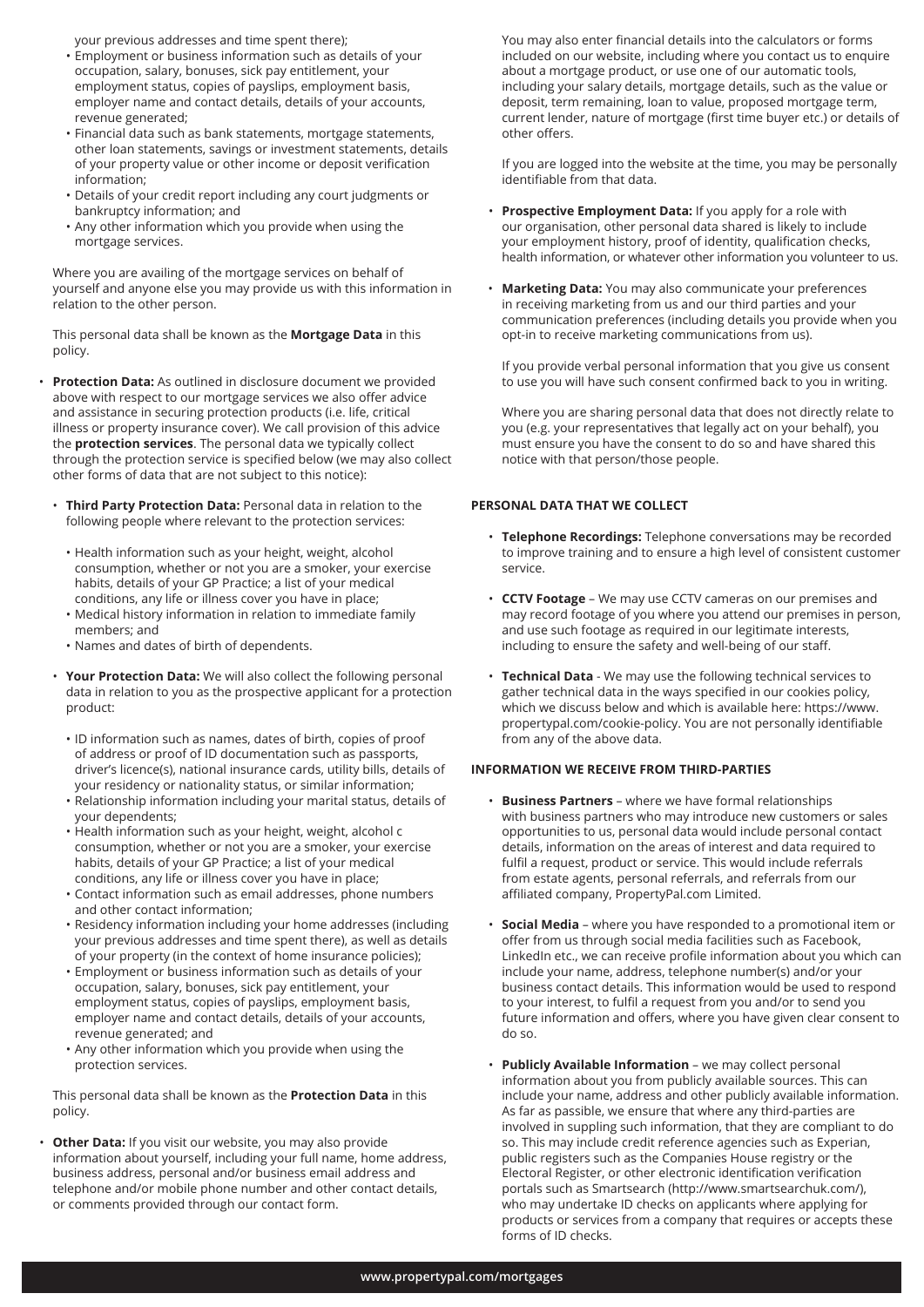• **Your GP** - In connection with the Protection Services we will collect a report from your general practitioner of your health conditions. We do not hold a tangible copy of the report, and it will be shared directly with the provider of any protection product you elect.

We may also collect, use and share **Aggregated Data** such as statistical or demographic data for any purpose. Aggregated Data may be derived from your personal data but is not considered personal data in law as this data does not directly or indirectly reveal your identity. For example, we may aggregate your Usage Data to calculate the percentage of users accessing a specific website feature. However, if we combine or connect Aggregated Data with your personal data so that it can directly or indirectly identify you, we treat the combined data as personal data which will be used in accordance with this privacy notice.

We do not collect any **Special Categories of Personal Data** about you (including details about your race or ethnicity, religious or philosophical beliefs, sex life, sexual orientation, political opinions, trade union membership and genetic and biometric data), other than health or medical information where required to provide the protection services or mortgage services.

Any such medical data or health information will be carefully safeguarded and only shared with, selected and screened third party providers of protection products where required in order to allow such providers to quote for or provide such products or services which you have requested to you. A full list of those providers is set out in the table in Section 4 below.

We do not collect any information about criminal convictions and offences.

# **If you Fail to Provide Personal Data**

Where we need to collect personal data by law, or under the terms of a contract we have with you and you fail to provide that data when requested, we may not be able to perform the contract we have or are trying to enter into with you (for example, to provide you with services). In this case, we may have to cancel a service you have with us but we will notify you if this is the case at the time.

#### **Cookies**

A Cookie is a small text file that is added to your device's hard drive by a web server within our domain. Cookies cannot used to run software programs or add a virus to your device. They are unique to you and avoid you having to input the same information and preferences each time you visit our web site(s). For more information on the cookies used by our website, please see our Cookies Policy which is available at: https://www. propertypal.com/cookie-policy.

Our website's servers automatically record 'log files' containing information about the volume and characteristics of our website's website traffic (e.g. IP address, numbers of pages viewed, length of time spent on our website). Log files are used to build pictures of how our website is used that help to monitor and improve the service provided by our website. You cannot be identified from your log files.

# **3. HOW WE USE YOUR PERSONAL DATA**

We will only use your personal data when the law allows us to. Most commonly, we will use your personal data in the following circumstances:

- Where we need to perform the contract we are about to enter into or have entered into with you, for the purposes contemplated in any separate terms of use for our website that you have entered into, including for the purposes set out in the "Our Standard Business Operations" section below.
- Where it is necessary for our legitimate interests (or those of a third party) and your interests and fundamental rights do not override those interests.
- Where we need to comply with a legal or regulatory obligation.

Generally, we do not rely on consent as a legal basis for processing your personal data other than in relation to sending third party direct marketing communications to you via email or text message. You have the right to withdraw consent to marketing at any time by contacting us.

We may process your personal data for more than one lawful ground

depending on the specific purpose for which we are using your data. Please contact us if you need details about the specific legal ground we are relying on to process your personal data.

## **Our Standard Business Operations:**

- To provide the services that we contract to do so with you;
- To provide you with information that you request from us;
- To confirm your identity as a natural living person; and
- As part of our billing, payments and recovery processes.

#### **Marketing**

We may use your personal data to form a view on what we think you may want or need, or what may be of interest to you. This is how we decide which products, services and offers may be relevant for you (we call this marketing).

You will only receive marketing communications from us if you have opted to receive it. This includes where you have consented to being contacted by PropertyPal Mortgages by email or telephone to discuss mortgage or protection quotes and related information.

We strive to provide you with choices regarding personal data uses for marketing and advertising and currently use E-Keeper (and will shortly be migrating to SalesForce) to manage our email correspondence. You can ask us to stop sending you marketing messages at any time by following the opt-out links on any marketing message sent to you or by contacting us, as appropriate, at any time.

Where you opt out of receiving these marketing messages, this will not apply to personal data provided to us as a result of a service purchase, service experience or other transactions.

## **Change of Purpose**

We will only use your personal data for the purposes for which we collected it, unless we reasonably consider that we need to use it for another reason and that reason is compatible with the original purpose. If you wish to get an explanation as to how the processing for the new purpose is compatible with the original purpose, please contact us.

If we need to use your personal data for an unrelated purpose, we will notify you and we will explain the legal basis which allows us to do so.

Please note that we may process your personal data without your knowledge or consent, in compliance with the above rules, where this is required or permitted by law.

#### **Testimonials**

We may post customer testimonials and comments on our websites or other platforms, which may contain personal data. We will obtain your consent via email prior to posting your name and testimonial.

#### **Legal Requirements**

We will keep and use your data in terms of any legal or regulatory requirements that we have and can use your data to protect our legal position, if legal action is required, including the recovery of any outstanding debts.

By way of further example, we will share your personal data with the relevant agencies and without notice, where we are requested to or suspect fraudulent activities, money laundering, terrorist related activities.

#### **Enhancing our Services**

We may use personal data (other than that comprised in private personal data) for the purposes of providing, enhancing, or improving our services.

#### **Website Administration and Customisation**

We may use the information we collect about you for a variety of website administration and customisation purposes. For example, we use your information to process your registration request, provide you with services and communications that you have requested, send you email updates and other communications, customise features and advertising that appear on our websites, deliver our websites content to you, measure website traffic, measure user interests and traffic patterns, and improve our websites and the services and features offered via our websites.

#### **Children**

Our website is not intended to be used by children under 13 years old. We will never knowingly collect data from children below 13 years old. If you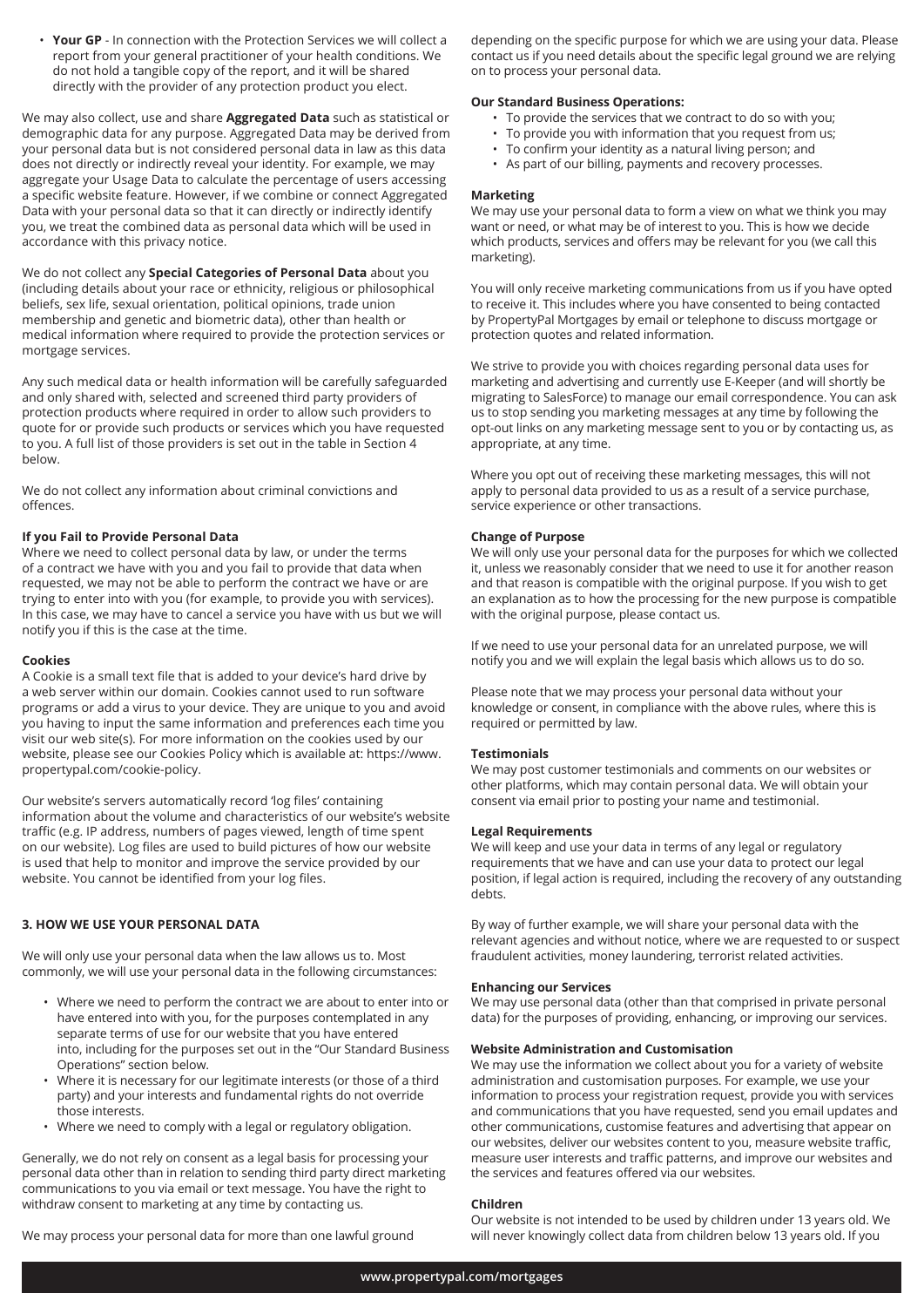become aware of such a child (or another person) supplying data to us, please contact us.

Generally our services are not intended to be used by children under 18 years old, and we do not provide our mortgage or protection product services to children under 18.

Please note that, as noted above, we may collect data on children from their parents or guardians where this is relevant for the purposes of the products or services that are being requested by such parents or guardians (for example, names and dates of birth of dependent children for the purposes of protection or assurance products).

We will take care when processing such data and only do so where one of the legal grounds set out above applies.

## **4. DISCLOSURES OF YOUR PERSONAL DATA**

We may have to share your personal data with the categories of data processors or data controllers set out below for the purposes set out in paragraph 3 above or otherwise below:

## **General Disclosures**

- with any member of our group, which means our subsidiaries, our ultimate holding company and its subsidiaries, as defined in section 1159 of the Companies Act 2006, or our affiliated companies, including PropertyPal.com Limited;
- with HM Revenue & Customs, regulators and other authorities acting as processors or joint controllers based in the United Kingdom who require reporting of processing activities in certain circumstances;
- with third party purchasers, if we buy, sell or merge any business or assets of our business and are required to share data as part of the buying, selling or merger agreement or if our assets are acquired by a third-party, and data is transferred as part of the purchased assets. If any such change happens, we will ensure that it is under terms that preserve the confidentiality of your personal data, and we will notify you on our website or by email before any transfer of your personal data. Any purchaser would be bound by the terms of this notice as regards your data;
- with professional advisers acting as processors or joint controllers including lawyers, bankers, auditors and insurers based in the European Union or United Kingdom who provide consultancy, banking, legal, insurance and accounting services, where they have a need to know same for any of the purposes set out above;
- with reputable and trusted third-parties where we have asked them to contact you on our behalf, where you have given us consent, it is part of our contractual agreement, is a legal requirement or there is clear legitimate interest between us (these services may include sending you email, calling you by telephone, sending you information through the post etc.); and
- with specific selected third parties, determined by us, if you breach any agreement with us, including so as to enforce our rights against you, including credit-reference agencies, debt-collection firms or service providers, solicitors or barristers and law enforcement agencies (if applicable);
- where you have consented to sub-contractor mylastwill Ltd (UK company number 11667075)
- with service providers acting as processors based in the European Union or United Kingdom who provide IT and system administration services, as set out generally below:
	- with email marketing services i.e. Mailchimp to send news articles and marketing emails about new products and services where you have opted in to receiving them. You can unsubscribe directly from any mailing list using the unsubscribe links provided within emails; and
	- with analytical service providers in order to analyse our website traffic to improve products and services,

and as further set out in respect of the various other services we provide below.

## **Mortgage Data and Protection Data Disclosures**

We also share certain mortgage data and protection data specifically with the following entities:

- various mortgage lenders who have been carefully selected by the Primis Network and are all authorised and regulated by the Financial Conduct Authority (FCA). Full mortgage data will be provided to your chosen lender, whereas potential lenders will only receive more limited information;
- the Primis Network, where we are required to provide them with data to facilitate the provision of our products and services, and for regulatory and compliance purposes; or
- We also share mortgage data with the following service providers:
	- processors offering software products provided by the Primis Network for the purposes of compliance and the provision of financial advice within the bounds of the law and in order to provide quotes for protection products and services;
	- with processors offering software products that are used to schedule and host meetings with you, review & sign documents and to explain our recommendations. We remove any personal data from these products after the purpose for which they have been used, has been satisfied;
	- with processors offering software tools that are used to store personal information provided by you for the purposes of managing your mortgage and protection product applications e.g. proofs of income and identify; and
	- with processors offering software tools that are used to manage our communications with you whether you are mortgage and protection client, considering becoming a client or have completed your mortgage and protection product journey with us; and
- with introducers in order to track general progress of your mortgage journey in order to satisfy part of our contractual agreement with them.

We require all third parties to respect the security of your personal data and to treat it in accordance with the law. We do not allow our third-party service providers to use your personal data for their own purposes and only permit them to process the minimal personal data required for the specified purposes and in accordance with our instructions.

We do not share, sell, rent, or trade personal data with third parties for their commercial purposes.

Any medical data you provide to us may be shared with companies we have recommended to you for the purposes of allowing them and us to provide you with or recommend suitable protection products.

These providers have been carefully selected by the Primis Network and are all regulated by the FCA. A full list of providers to whom this data may be disclosed is available from us on request. We will only share your medical data where you have expressly consented to us doing so. Your medical data will not be shared with any other third parties.

We may also share personal data with your permission, so we can perform services you have requested, or use it in other ways you may have authorised.

#### **Third-Party Marketing**

We will get your express opt-in consent before we share your personal data with any company outside of our own (or our affiliated companies) for marketing purposes. This includes where we refer you to third party providers of wills services, such as mylastwill Ltd.

## **5. INTERNATIONAL TRANSFERS**

The EEA, UK and other countries outside the EEA and the UK have differing data protection laws, some of which may provide lower levels of protection of privacy.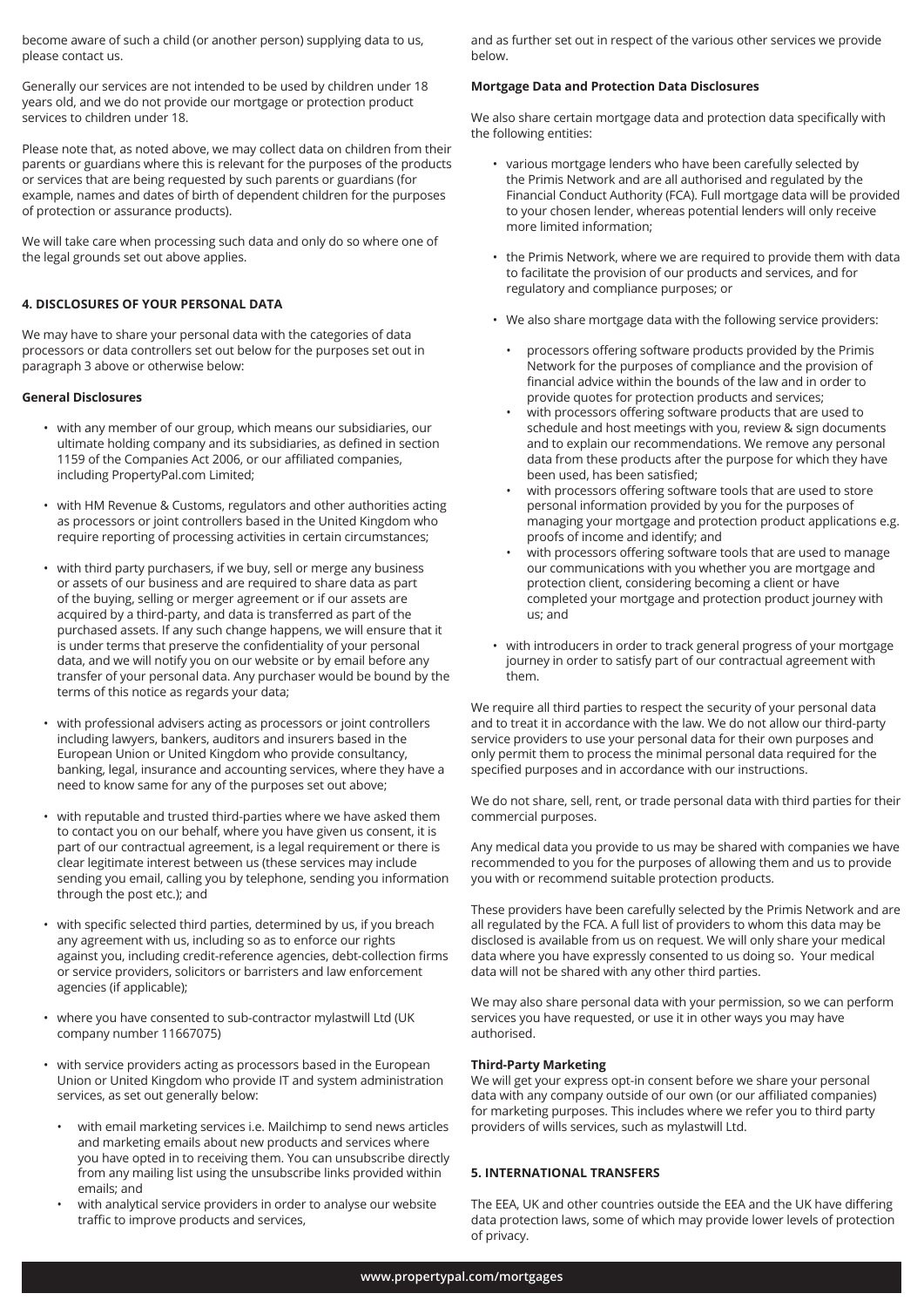It is sometimes necessary for us to share your personal data to countries outside the UK and EEA. In those cases we will comply with applicable UK and EEA laws designed to ensure the privacy of your personal data (such as putting in place model clauses designed to ensure the privacy of your personal data).

For example, we will transfer your personal data to Asana, Hello Sign and Google Drive, providers of third party software services to us, who are located in the USA.

As we are based in the UK we will also transfer your personal data from the EEA (where you are based in the EEA) to the UK.

We will also ensure all protections required by applicable UK and EEA laws are in place before transferring personal data to any organisation or body (or its subordinate bodies) governed by public international law or set up by, or on the basis of, an agreement between two or more countries (international organisations). We may transfer your personal data to the following international organisations insert.

Under data protection laws, we can only transfer your personal data to a country outside the UK/EEA or to an international organisation where:

- in the case of transfers subject to UK data protection law, the UK government has decided the particular country ensures an adequate level of protection of personal data (known as an 'adequacy regulation') further to Article 45 of the UK GDPR;
- in the case of transfers subject to EEA data protection laws, the European Commission has decided that the particular country ensures an adequate level of protection of personal data (known as an 'adequacy decision') further to Article 45 of the EU GDPR;
- there are appropriate safeguards in place, together with enforceable rights and effective legal remedies for you; or
- a specific exception applies under relevant data protection law.

Where we transfer your personal data outside the UK we do so on the basis of an adequacy regulation or (where such is not available) insert, e.g. legallyapproved standard data protection clauses recognised or issued further to Article 46(2) of the UK GDPR. In the event we cannot or choose not to continue to rely on either of those mechanisms at any time we will not transfer your personal data outside the UK unless we can do so on the basis of an alternative mechanism or exception provided by UK data protection law.

Where we transfer your personal data outside the EEA we do so on the basis of the UK interim bridge or an adequacy decision or (where such is not available) insert, e.g. legally-approved standard data protection clauses issued further to Article 46(2) of the EU GDPR. In the event we cannot or choose not to continue to rely on either of those mechanisms at any time we will not transfer your personal data outside the EEA unless we can do so on the basis of an alternative mechanism or exception provided by applicable data protection law.

Any changes to the destinations to which we send personal data or in the transfer mechanisms we use to transfer personal data internationally will be notified to you in accordance with the Section 9 on 'Changes to this Notice' below.

# **6. DATA SECURITY**

We have put in place appropriate security measures to prevent your personal data from being accidentally lost, used or accessed in an unauthorised way, altered or disclosed. In addition, we limit access to your personal data to those employees, agents, contractors and other third parties who have a business need to know. They will only process your personal data on our instructions and they are subject to a duty of confidentiality.

We have put in place procedures to deal with any suspected personal data breach and will notify you and any applicable regulator of a breach where we are legally required to do so.

No method of transmission, or method of electronic storage, is 100% secure. Although we will take all reasonable measures to protect your personal data, we cannot guarantee its security. Any transmission is at your own risk.

# **7. PERSONAL DATA RETENTION**

#### **How long will you use my Personal data for?**

We will only retain your personal data for as long as necessary to fulfil the purposes we collected it for, including for the purposes of satisfying any legal, accounting, or reporting requirements.

To determine the appropriate retention period for personal data, we consider the amount, nature, and sensitivity of the personal data, the potential risk of harm from unauthorised use or disclosure of your personal data, the purposes for which we process your personal data and whether we can achieve those purposes through other means, and the applicable legal requirements.

We will keep your personal data for the term you have consented to, the contracted term between us where there is a legitimate interest for us to remain in contact with you, or for the legally required period, whichever is the longest.

By law we have to keep basic information about the customers (including contact, identity, financial and transaction data) of our mortgage services or protection services for seven years after you cease being a customer for tax or liability purposes. We may also keep the associated mortgage data or protection data, although this may be deleted at an earlier date.

For the purposes of contract administration, we will also store all personal data as long as the contract you have placed through us endures, i.e. the term of your mortgage or protection policy.

In some circumstances we may anonymise your personal data (so that it can no longer be associated with you) for research or statistical purposes in which case we may use this information indefinitely without further notice to you.

#### **8. YOUR LEGAL RIGHTS**

Under certain circumstances, you have rights under data protection laws in relation to your personal data. You have the right to:

**Request access** to your personal data (commonly known as a "data subject access request"). This enables you to receive a copy of the personal data we hold about you and to check that we are lawfully processing it.

**Request correction** of the personal data that we hold about you. This enables you to have any incomplete or inaccurate data we hold about you corrected, though we may need to verify the accuracy of the new data you provide to us.

**Request erasure** of your personal data. This enables you to ask us to delete or remove personal data where there is no good reason for us continuing to process it. You also have the right to ask us to delete or remove your personal data where you have successfully exercised your right to object to processing (see below), where we may have processed your information unlawfully or where we are required to erase your personal data to comply with local law.

Please note, however, that we may not always be able to comply with your request of erasure for specific legal reasons which will be notified to you, if applicable, at the time of your request.

**Object to processing** of your personal data where we are relying on a legitimate interest (or those of a third party) and there is something about your particular situation which makes you want to object to processing on this ground as you feel it impacts on your fundamental rights and freedoms. You also have the right to object where we are processing your personal data for direct marketing purposes. In some cases, we may demonstrate that we have compelling legitimate grounds to process your information which override your rights and freedoms.